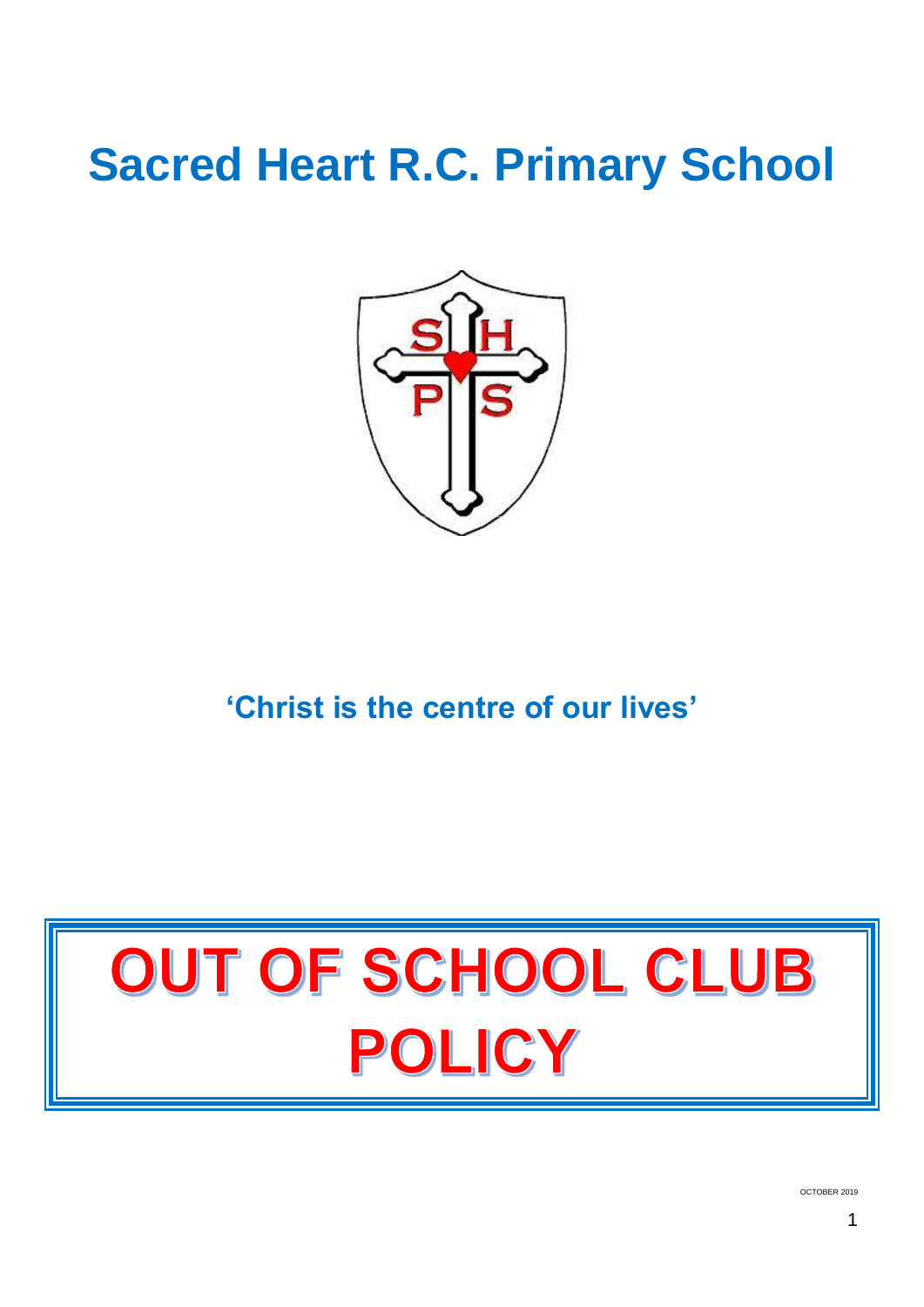## **SACRED HEART PRIMARY SCHOOL**

## **OUT OF SCHOOL CLUB POLICY**

## **BREAKFAST CLUB**

### MUNCHKINS AFTER SCHOOL CLUB

| BREAKFAST CLUB   | 7.45am – 8.45am             | £3.00 per day |
|------------------|-----------------------------|---------------|
| <b>MUNCHKINS</b> | $2.55$ pm/3.15pm $-5.45$ pm | £6.50 per day |

Out of school clubs are administered by Sacred Heart RC Primary School. The Headteacher has overall responsibility for the monitoring and running of the clubs and delegates the day-to-day running to a number of teaching assistants employed by the school.

The clubs are open to all full-time pupils whose parents are in employment to facilitate their working hours. Pupils starting school in Reception are not allowed to attend the clubs until their second week of full time education, even if they already have an older sibling attending. Children starting school need a period of adjustment to the long days they spend at school and at this age are often very tired at the end of the day.

We offer a place that is safe and secure for your child whilst in our care, staff who have the relevant qualifications and experience, the right to equal opportunities and fair treatment for both you and your child, children's activities planned to offer fun play opportunities and quality play equipment.

#### **WHAT WE EXPECT FROM PARENTS/CARERS**

- 1. Parents are asked to complete a registration form, which must be returned to the school office.
- 2. During the registration process parents are asked to give clear and accurate information regarding their child in order to identify any areas which may affect the level of care they need to be given and specifying which days are required or if a shift pattern applies.
- 3. Parents may change their booked days only after consulting the office staff. A booking form will be sent out at the end of each month to parents who have indicated that they work shifts or vary the days they work each week. This enables office staff to compile the Booking In Register for the following month and ensure that the maximum number of places on offer are not exceeded (in line with Hartlepool Borough Council Health & Safety Guidelines).
- 4. Payment should be made on a **Monday morning** even if a child is only attending on a Friday. All payments need to be in an envelope which needs to be clearly marked with the following:
- 'Breakfast Club' or 'Munchkins';
- $\triangleright$  child's name:
- $\triangleright$  days required;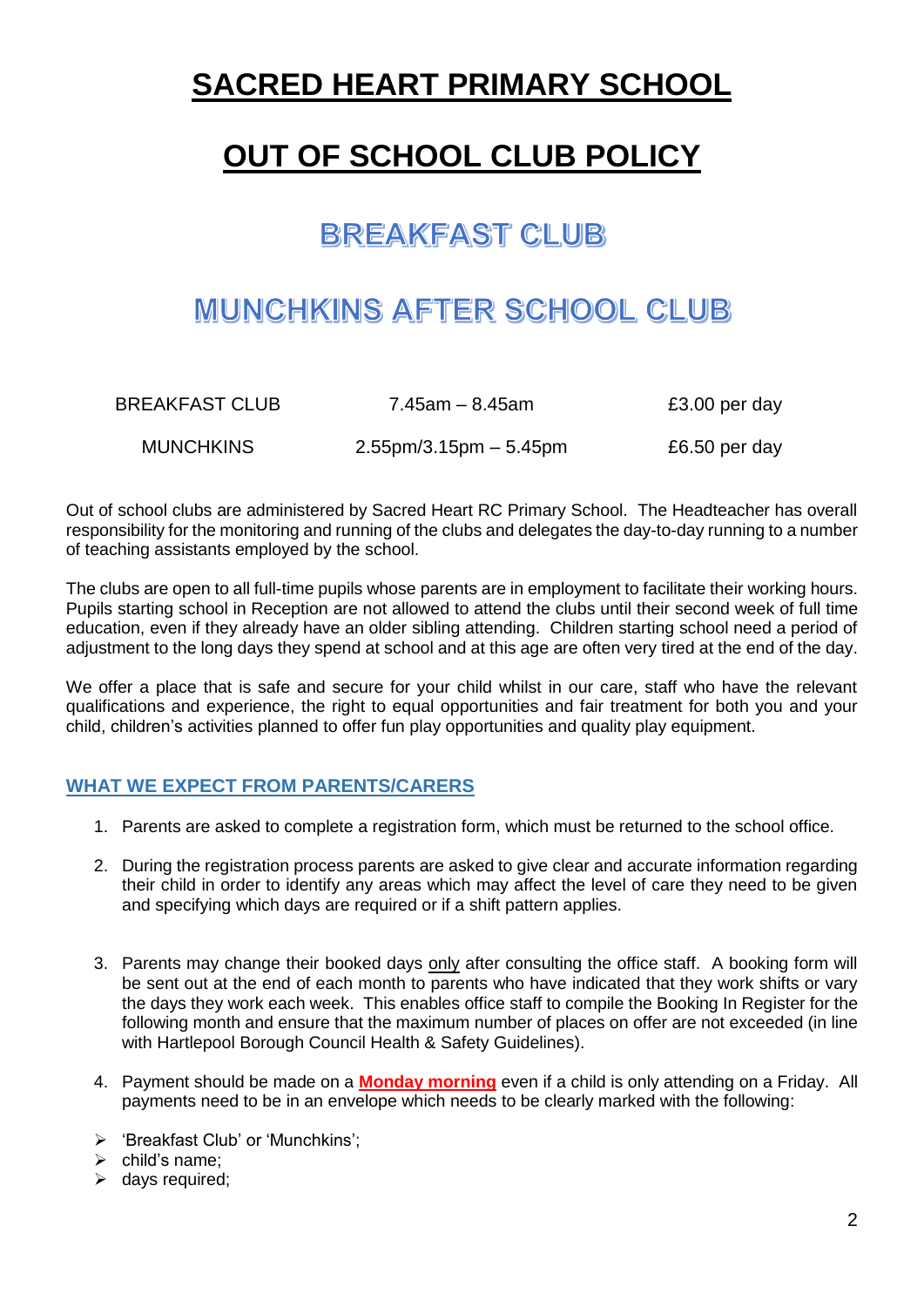- amount enclosed (any cheques need to be payable to 'Hartlepool Borough Council' and the child's name written on the reverse and 'Breakfast Club' or 'Munchkins' notated).
- 5. Payments must be received **in advance** to secure the child's place and **not** paid on a daily basis. Parents are asked to use a different envelope for each club.
- 6. Payment must be made for all days pre-booked and any late cancellations will be charged as we have to arrange. in advance for an adequate number of staff to cover each day. Refunds will only be given if the child is absent due to illness or sufficient notice that a child is not attending has been received. If parents do not require the place on a particular week, they need to inform the office as soon as possible, preferably with at least a week's notice. Any credits will be carried forward to the following week.
- 7. Parents are asked to complete a new registration form if any of their child's medical or dietary needs change.
- 8. All members of staff hold a Food Safety Certificate and First Aid Certificate and are aware of any relevant medical conditions, allergies and dietary requirements of pupils attending. This is updated termly. Staff and pupils are encouraged to observe general personal hygiene procedures, including hand-washing.
- 9. To observe the general terms stated when registering a child within our care, concerning undertaking activities within the venue. These must be agreed and information and contacts documented before commencing. This enables rapid contact with parent/carer in the event of illness or mishaps.
- 10. To keep the school informed of any situation or circumstance, which may have an impact on childcare. Any such information will be treated in a confidential manner.
- 11. Parents/carers, who may misuse the service through the consumption of alcohol or being under the influence of substances when collecting their child, will not be tolerated. In such instances staff are under instruction to notify the named emergency contact or local Social Services Department. They will not allow the child to be taken unaccompanied.
- 12. The above applies in the event of a child's failure to be collected from Munchkins and after following the procedure set by the Headteacher.

#### **FAILURE TO COMPLY WITH THE ABOVE MAY RESULT IN THE WITHDRAWAL OF THE CHILDCARE PLACE.**

We always aim for improvement and therefore welcome any suggestions for developing the way we deliver our service. We achieve this through questionnaires and are grateful for parents taking time to complete these. All information is confidential.

#### **FACILITIES**

The clubs are committed to taking every possible step to ensure that all children have equal access to facilities, activities and play opportunities; including children with special educational needs and/or disabilities (for further details see the Special Educational Needs & Disabilities Policy).

The premises comply with all the requirements of the Disability Discrimination Act 2005 and all other relevant regulations and guidance.

The out of school clubs use the food technology area, computer suite and the PE Hall. The room used will be determined by which activities the children are doing. We also have access to the school's nursery playground and school field, which we use for our outdoor sports and activities.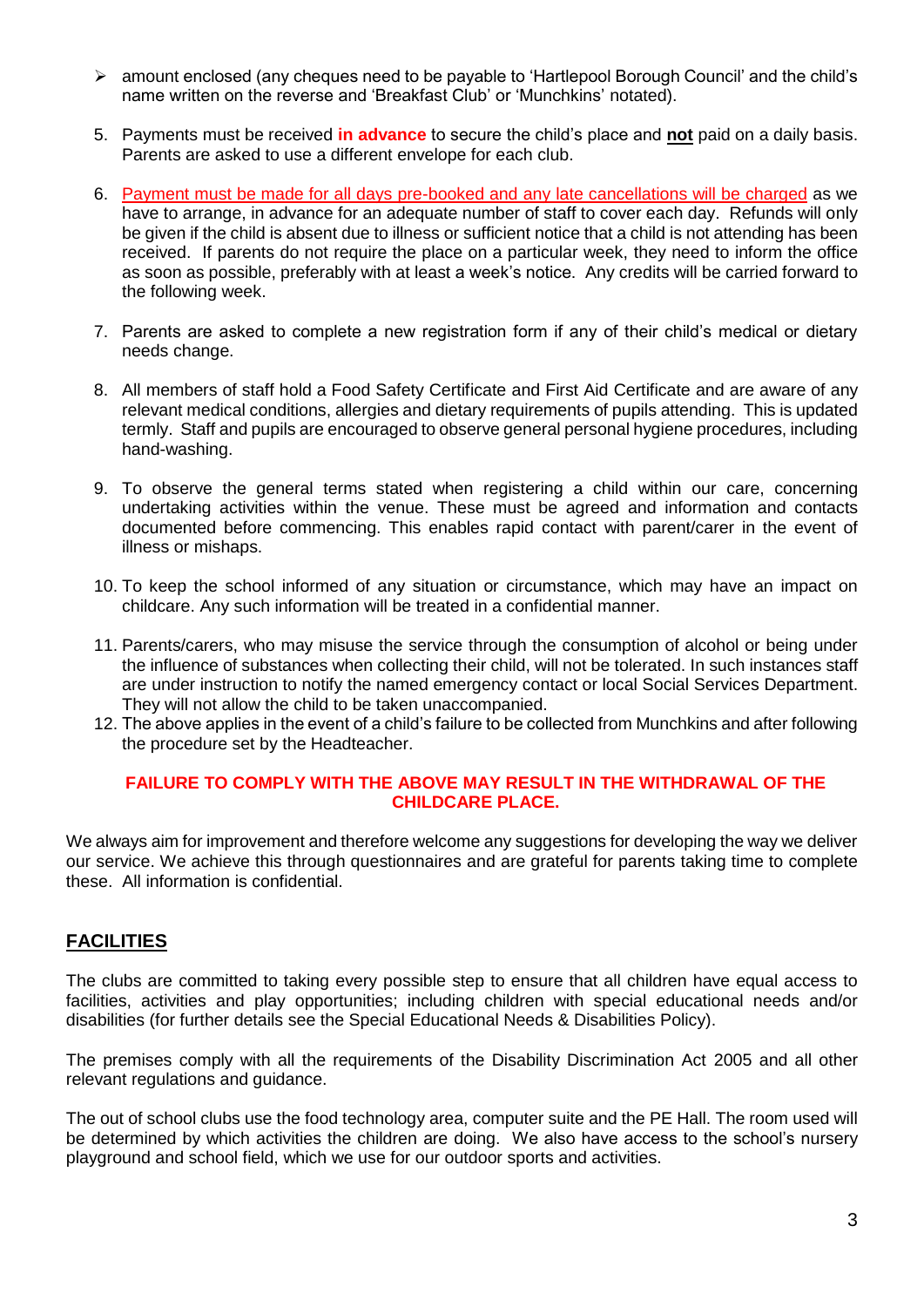The staff are responsible for ensuring that the club's premises are clean, well lit, adequately ventilated and maintained at an appropriate temperature. Daily risk assessments are carried out to ensure that the facilities are maintained in a suitable state of repair and decoration.

Any outdoor play will take place in safe, secure and well-supervised spaces. A thorough safety check and risk assessment will take place before any outdoor activities commence.

Clubs offer a range of activities:

- $\triangleright$  study support;
- $\triangleright$  reading;
- $\triangleright$  games;
- $\triangleright$  videos;
- $\triangleright$  board games;
- $\triangleright$  art activities:
- $\triangleright$  weekly use of the computer suite.

#### **FIRST AID**

- $\triangleright$  Each club has a minimum of at least one designated member of staff responsible for first aid. This person has an up to date first aid certificate and are responsible for administering basic first aid when necessary and appropriate.
- > The clubs require all parents/carers to complete and sign a Registration Form to participate in the club and included on this form is a section for emergency medical treatment. This enables the Headteacher or any member of staff so empowered, to give permission for emergency medical treatment for their child in the event of a major accident, incident or illness occurring at the club.
- $\triangleright$  In the event of such an event, the following procedures will apply:
	- i. in the first instance, the First Aider will be notified and take responsibility for deciding upon the appropriate action;
	- ii. the First Aider will assess the situation and decide whether the child needs to go straight to hospital or whether they can safely wait for their parent/carer to arrive;
	- iii. if the child needs to go straight to hospital, an ambulance will be called. The parent/carer will also be contacted. A member of staff will accompany the child to the hospital and will consent to medical treatment being given;
	- iv. if the child does not need to go straight to hospital but their condition means they should go home, the parent/carer will be contacted and asked to collect their child. In the meantime, the child will be made as comfortable as possible and be kept under close supervision;
	- v. parents/carers will be made fully aware of the details of any incidents involving their child's health and safety, and any actions taken by the club and its staff;
	- vi. all such accidents or incidents will be recorded in detail and logged in the Accident Record Book. Parents/carers will be asked to sign in the relevant section of the book to acknowledge the incident or accident and any action taken by the club and its staff.
- $\triangleright$  The Headteacher and other relevant members of staff will consider whether any accident or incident occurring during an out of school club highlights any actual or potential weaknesses in the club's policies or procedures and act accordingly, making suitable adjustments where necessary.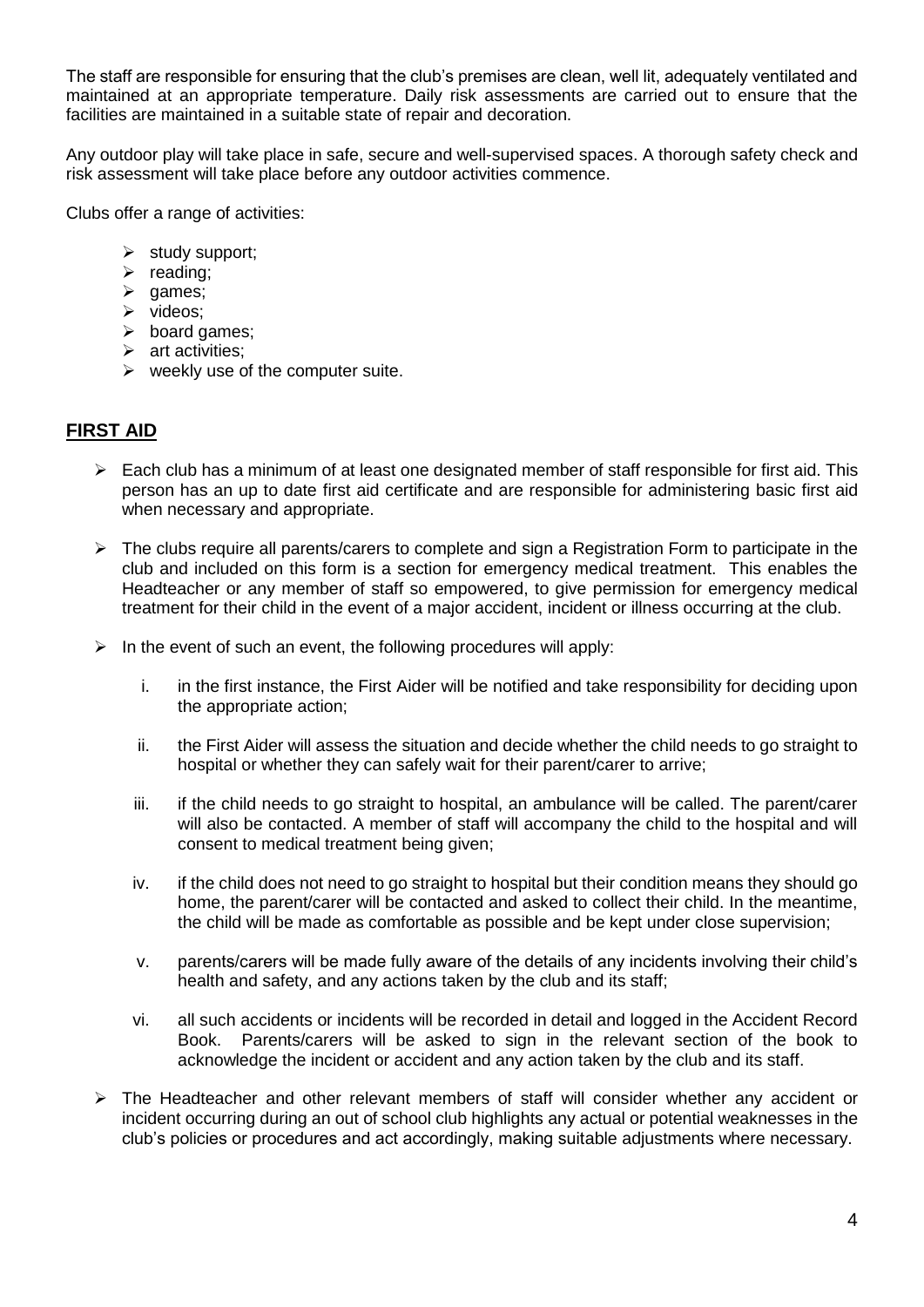#### **MEDICATION**

Wherever possible, children who are prescribed medication should receive it at home. If it is necessary for medication to be taken during sessions at the club, parents/carers need to discuss such situations at the earliest possible opportunity with office staff and decide together on the best course of action.

Staff may only administer medication to the child if it is prescribed by a GP/Practising Pharmacy and it needs to be taken four times a day. Parents/carers can make such a request by completing and signing the relevant medication forms in accordance with the Hartlepool Borough Council's Health and Safety Policy.

Staff have the right to decline such a request from a parent/carer if they are in any way uncomfortable with this. The club is likely to decline a request from parents/carers to administer medication where this involves technical knowledge or training.

#### **CLOSING THE CLUB IN AN EMERGENCY**

In very exceptional circumstances, the club may need to be closed at very short notice due to an unexpected emergency. Such incidents could include:

- $\triangleright$  serious weather conditions (combined with heating system failure);
- $\triangleright$  burst water pipes;
- > discovery of dangerous structural damage:
- $\triangleright$  fire or bomb scare/explosion;
- $\geq$  death of a member of staff:
- $\triangleright$  serious assault on a staff member by the public;
- $\triangleright$  serious accident or illness.

In such circumstances, the Headteacher and staff will ensure that all steps are taken to keep both the children and themselves safe.

Steps will be taken to inform parents/carers and to take the necessary actions in relation to the cause of the closure. All children will be supervised until they are safely collected. In the first instance contact will be via the school communication network on Class Dojo and this may be followed up, where necessary, by a telephone call.

#### **CHILD PROTECTION/SAFEGUARDING**

The Headteacher, Deputy Headteacher and Assistant Headteachers act as the Safeguarding Children Leads in Sacred Heart R.C. Primary School. These officers have suitable experience, training and expertise and will be responsible for liaising with Social Services Hartlepool Children's Safeguarding Board in any safeguarding children matter.

All staff employed by the school undergo Safeguarding and Child Protection Training.

All policies relating to Sacred Heart R.C. Primary School apply to the out of school clubs and are available on the school website or from the school office on request.

Anyone collecting a child from Munchkins who is not a parent/guardian will need a password before children are allowed to leave the premises. It would be preferable if parents informed the school office on the morning if someone different is expected to collect their child that day.

All children need to be signed out before leaving the premises.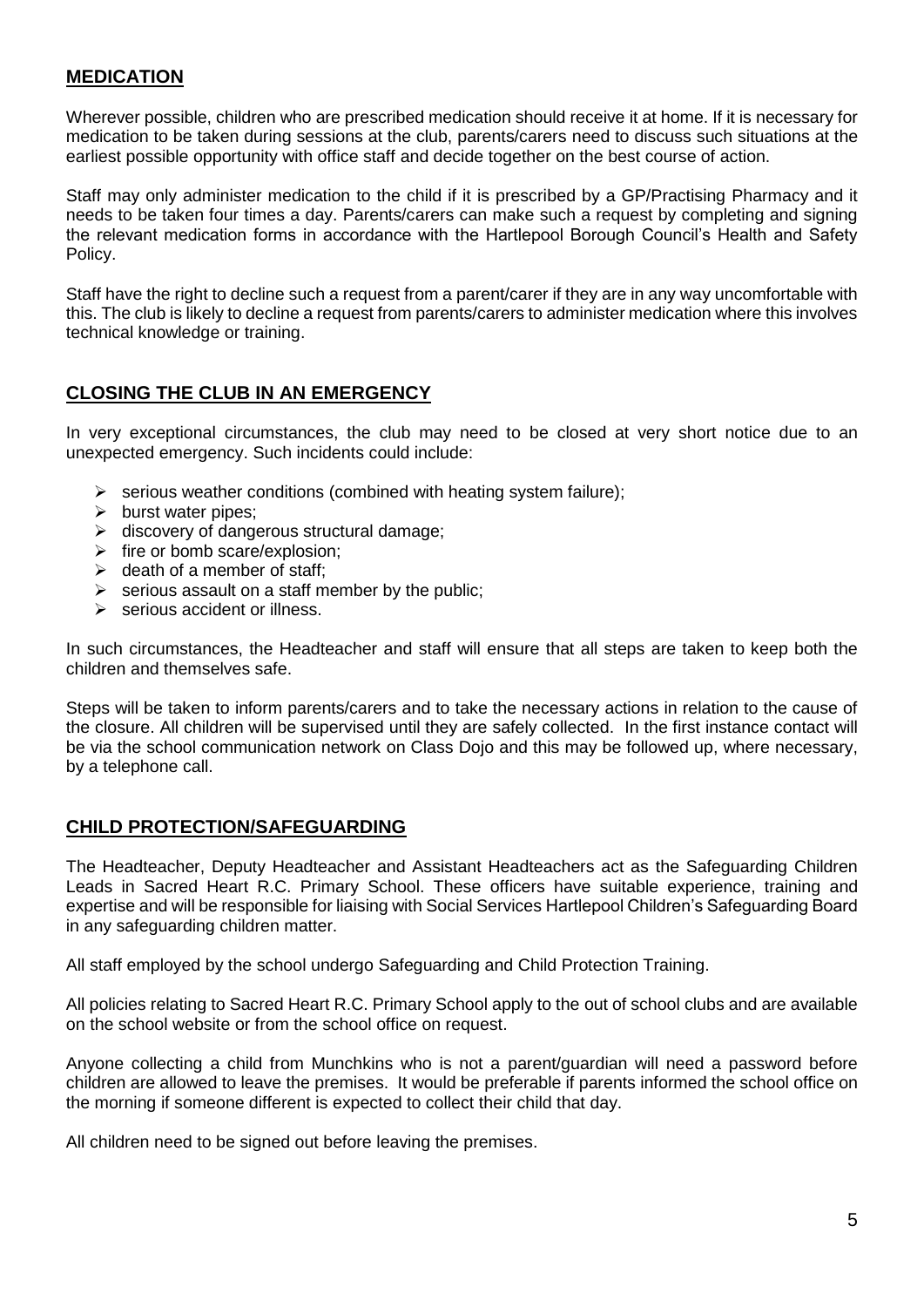#### **TIMES OF CLUBS**

#### **BREAKFAST CLUB**

The club will run from 7.45am until 8.45am every morning.

#### **Children should not arrive before 7.45am or any later than 8.15am.**

Parents need to accompany children to the PE Hall entrance to ensure their safety.

#### **MUNCHKINS**

Reception and Key Stage 1 pupils will be collected at 3.15pm from their classroom and taken to the food technology room. Key Stage 2 pupils stay back in class until 3.15pm then make their way to the food technology room themselves.

Parents need to ensure that all children are collected promptly. Although the club closes at 5.45pm parents are asked to collect children by 5.30pm if at all possible, to allow staff time to clean the food technology area and carry out their hygiene checks.

We will have to implement a minimum £10 charge for each half an hour after 5.45pm that a child is not collected as in these circumstances we will have to pay the staff operating the club overtime.

All incidents of late collection will be recorded by the teaching assistants on duty and if repeated could result in the withdrawal of your childcare place.

#### **FOOD**

Children attending Breakfast Club will be provided with a choice of breakfasts each day and a drink:

- $\triangleright$  cereals;
- $\triangleright$  toast:
- $\triangleright$  fresh fruit juice;
- $\triangleright$  milk;
- $\triangleright$  water:
- $\triangleright$  hot chocolate (winter months);
- $\triangleright$  porridge (winter months).

Those attending Munchkins will be given a healthy snack each day after school. The menu is posted in the food technology room. We have a notice situated in this room, highlighting any children's needs, cultural requirements or allergies. Hand washing and general personal hygiene are encouraged by both children and staff.

The children are encouraged to have a say in what they eat and are asked regularly what they would like. They can help to prepare the menu by using questionnaires and suggestion sheets.

The children eat in the food technology room and if they dislike the snack on offer they will be given a basic alternative (parent/carers will be informed on collection whether their child may be hungry because of this). During summer periods children quite often sit outside for a picnic if the weather permits.

Snacks and meals are varied, nutritious and chosen to reflect the cultural and religious backgrounds of the children. Meal and snack times are treated as a social occasion with staff joining children at the table and sharing the experience.

Sacred Heart also participates in the Tees Valley Food Hygiene Award Scheme and the school currently holds 5 stars.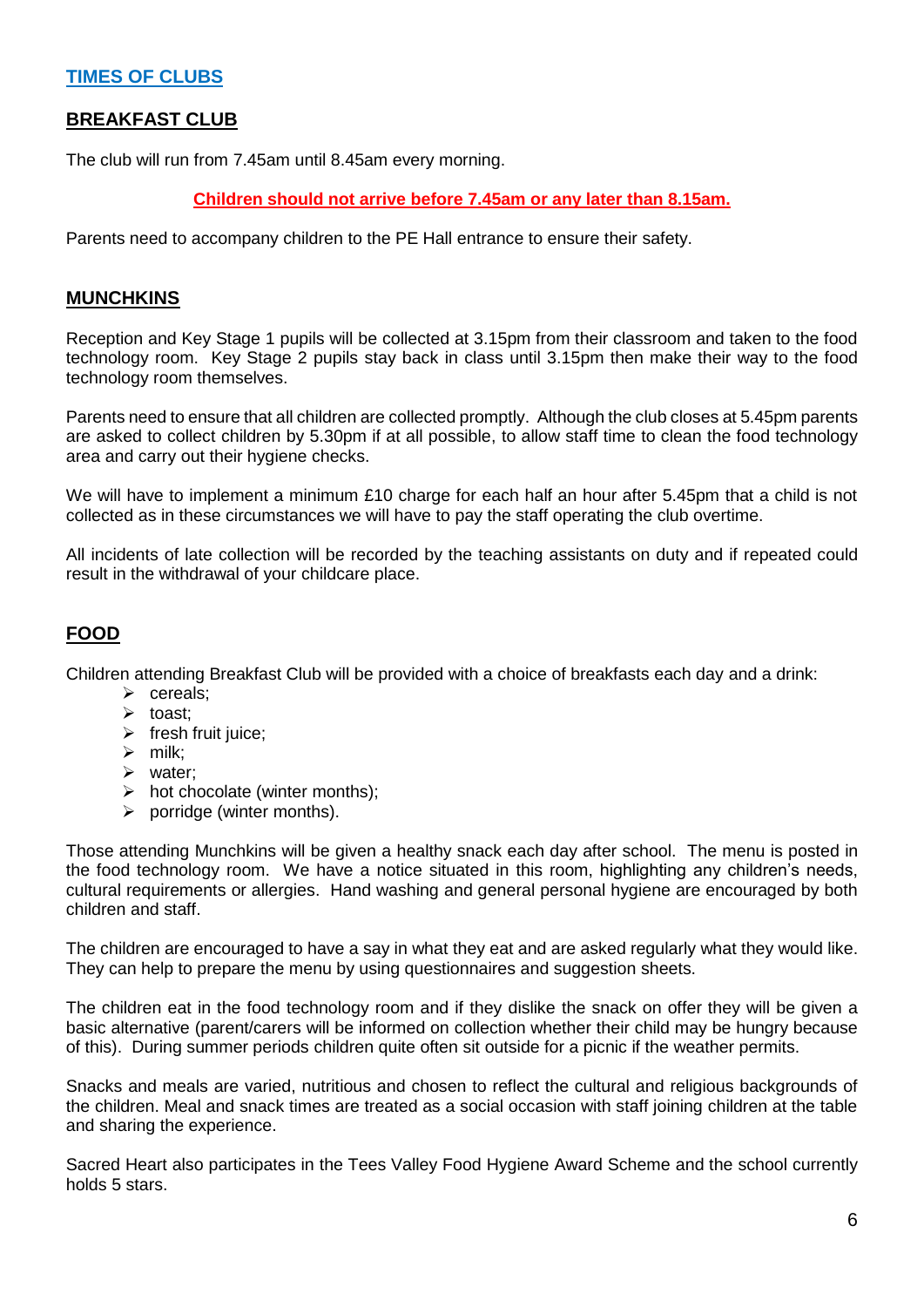#### **ACCESS TO BUILDING**

Our clubs are committed to providing care and learning for children in a safe and secure environment. All staff have an individual and collective responsibility to ensure that they have continuous regard for the safety and security of all children at the clubs.

Breakfast Club children need to be accompanied to the PE Hall door each morning and are not expected to be left in the school yard to make their own way to the door.

Children attending Munchkins may be in one of a number of different areas of the school when parents arrive to collect them. Parents are asked to go to the school office where they can sign-out and collect their child.

The school office is open until 4.30pm and staff will telephone the Munchkins staff to bring children to the office for collection. After 4.30pm, parents are asked to ring the mobile number displayed in the entrance lobby and staff at Munchkins will answer their calls.

#### **UNCOLLECTED CHILDREN**

At the end of every session, the club will ensure that all children are collected by a parent or designated adult. If for some reason a child is not collected at the end of a session, the following procedures will be activated.

- 1. If a parent or designated adult is more than 15 minutes late in collecting their child, the Headteacher will be informed.
- 2. Staff will call the parent and use any other emergency contact details available in order to try to ascertain the cause for the delay and find out how long it is likely to last. Messages will always be left on any answer phones requesting a prompt reply.
- 3. While waiting to be collected, the child will be supervised by at least two members of staff who will offer them as much support and reassurance as is necessary.
- 4. If after repeated attempts no contact is made with the parent and a further period of 30 minutes has elapsed, the Headteacher will call the local Social Services Department for advice.
- 5. In the event of the Social Services being called and responsibility for the child being passed to a child protection agency, the Headteacher will attempt to leave a further telephone message with the parent/carer or designated adults' answer phone.
- 6. Under no circumstances will a child be taken to the home of a member of staff or away from the club's premises unless necessary in the course of waiting for them to be collected at the end of a session.
- 7. The child will remain in the care of the club until they are collected by the parent or alternatively placed in the care of Social Services.
- 8. Incidents of late collection are recorded by staff and discussed with parents. Late collection will result in the imposition of a £10 fine for each child for every 30 minutes he or she is late. It could also lead to the loss of their child's place at the club.

#### **POLICY REVIEW**

The term 'parent' used throughout this policy includes carers, guardians and those legally responsible for the pupil.